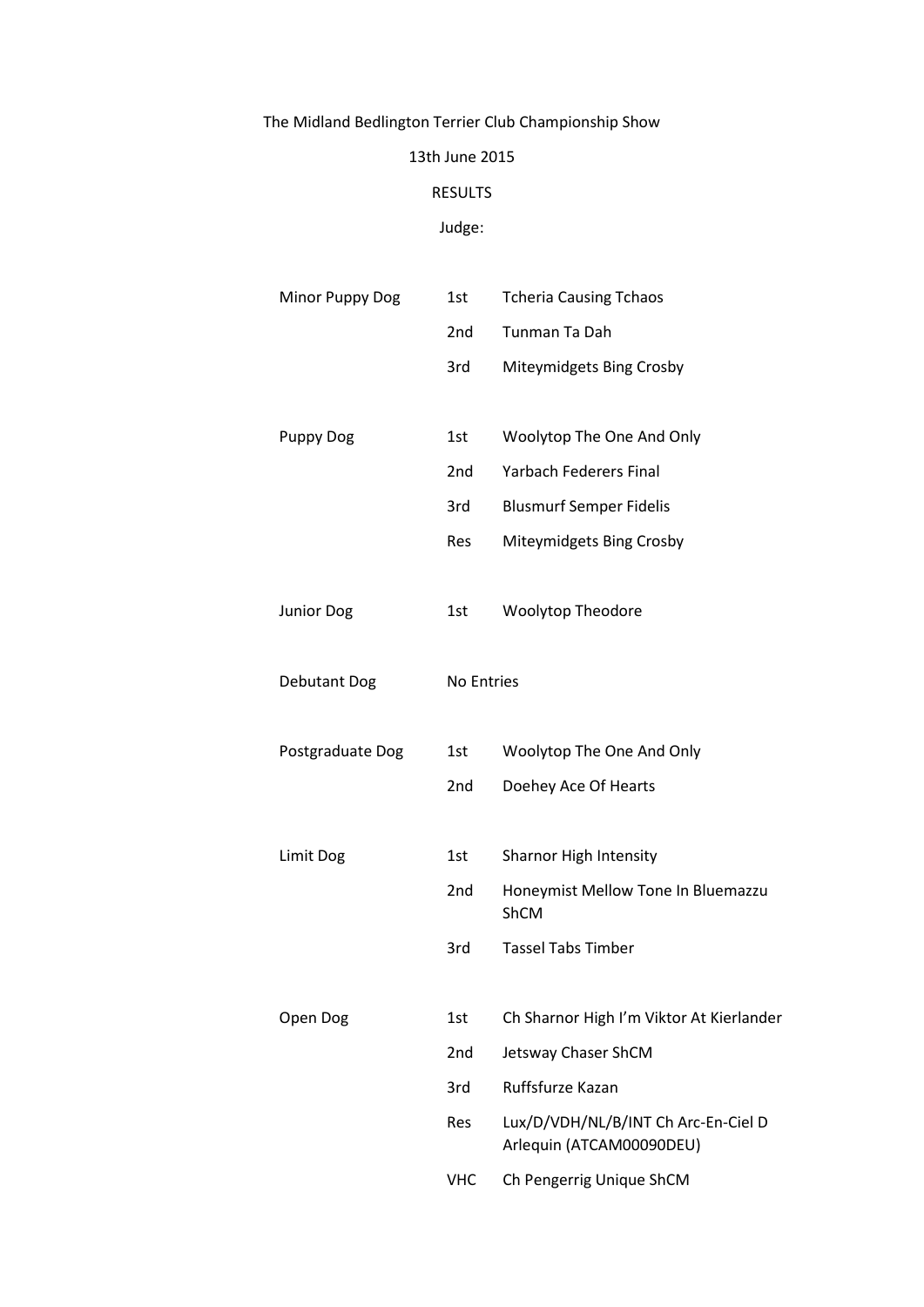| Veteran Dog | 1st | Woolytop Iwan Super Wizard           |
|-------------|-----|--------------------------------------|
|             | 2nd | Abben Blue Butons At Chancete ShCM   |
|             | 3rd | Sevray Blue Whisper At Jukenblu ShCM |

### Dog CC

Sharnor High I'm Viktor At Kierlander

### Reserve Dog CC

### Jetsway Chaser ShCM

## Best Puppy Dog

## Woolytop The One And Only

| Minor Puppy Bitch     | 1st             | Miteymidgets Love In Bloom             |
|-----------------------|-----------------|----------------------------------------|
| <b>Puppy Bitch</b>    | 1st             | Miteymidgets Universal                 |
|                       | 2 <sub>nd</sub> | Miteymidgets Nations Unite At Jukenblu |
|                       | 3rd             | Miteymidgets All My Love               |
|                       | <b>Res</b>      | <b>Bluesmurf Utrinque Paratus</b>      |
|                       | <b>VHC</b>      | Kinnuva Siam Jewel                     |
|                       |                 |                                        |
| Junior Bitch          | 1st             | Miteymidgets Going Global              |
|                       | 2 <sub>nd</sub> | Aireview Xmas Star                     |
|                       | 3rd             | <b>Sharnor Inst Infatuation</b>        |
|                       | <b>Res</b>      | Jetsway Fleur Of Rathsrigg             |
|                       | <b>VHC</b>      | Kinnuva Siam Jewel                     |
|                       |                 |                                        |
| <b>Debutant Bitch</b> | 1st             | <b>Bridie Blue Moon</b>                |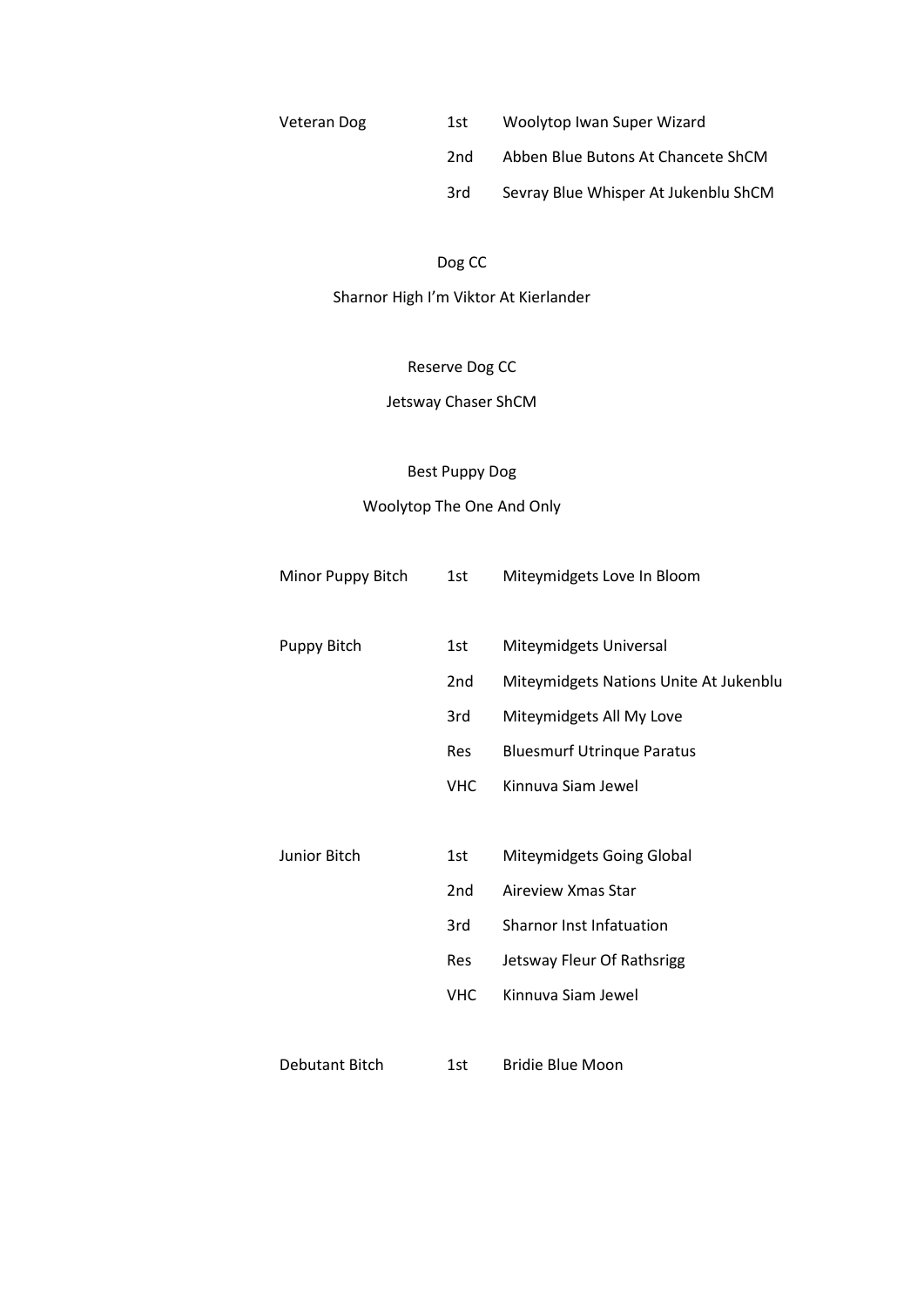| Postgraduate Bitch | 1st             | Cheria Tcheerleader At Devleigh        |
|--------------------|-----------------|----------------------------------------|
|                    | 2nd             | <b>Tcheria Tydfil Of Pengerrig</b>     |
|                    | 3rd             | <b>Bluemazzu Ballerina</b>             |
|                    | <b>Res</b>      | Honeymist Take The Lead At Woolytop JW |
|                    | <b>VHC</b>      | Jetsway Chardonnay                     |
|                    |                 |                                        |
| Limit Bitch        | 1st             | Ruffsfurze Zemzem                      |
|                    | 2 <sub>nd</sub> | Miteymidgets Endless Love              |
|                    | 3rd             | Honeymist Golden Daze At Wooleytop     |
|                    | Res             | <b>Bluesmurf Glory Daze</b>            |
|                    | <b>VHC</b>      | <b>Burmington Reet Petite</b>          |
|                    |                 |                                        |
| Open Bitch         | 1st             | Janmark Jkay JW Shcm                   |
|                    | 2 <sub>nd</sub> | <b>Sharnor High Hopes</b>              |
|                    | 3rd             | Ruffsfurze Beren                       |
|                    | <b>Res</b>      | Ystwythbay Rhapsody In Blue            |
|                    | <b>VHC</b>      | <b>Tunman Topsy</b>                    |
|                    |                 |                                        |
| Veteran Bitch      | 1st             | Ch Miteymidgets Hawkers Cove ShCM      |
|                    | 2nd             | Ch Rathsrigg April Rose                |

### Bitch CC

Janmark Jkay JW ShCM

Reserve Bitch CC

## Miteymidgets Going Global

Best Puppy Bitch

Miteymidgets Going Global